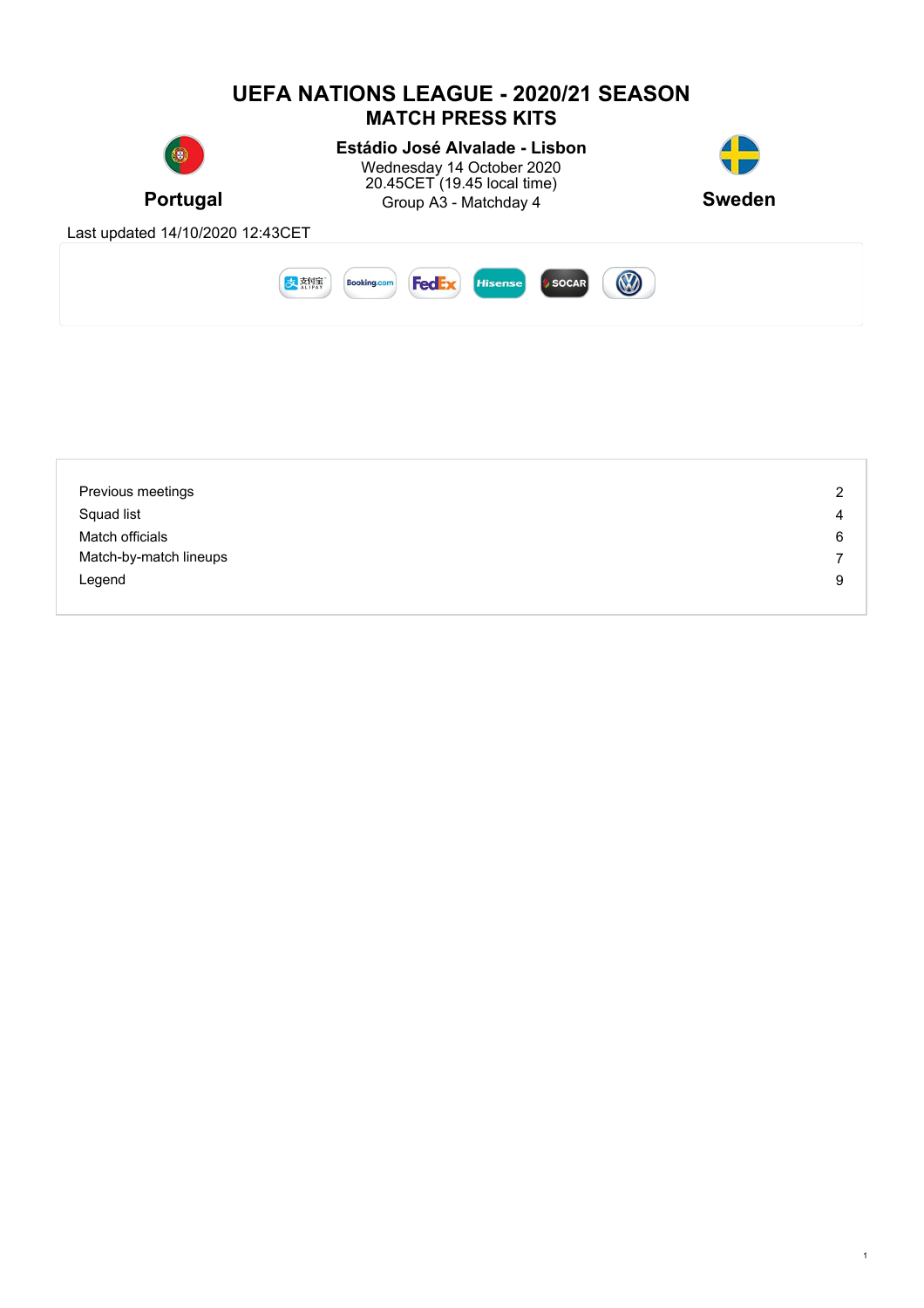# **Previous meetings**

# **Head to Head**

### **UEFA Nations League**

| <b>Date</b> | <b>Stage</b><br>reached                      | <b>Match</b>       | <b>Result</b> | Venue | Goalscorers          |
|-------------|----------------------------------------------|--------------------|---------------|-------|----------------------|
| 08/09/2020  | $\sim$ $\sim$<br>$- -$<br>. <i>. .</i><br>ーー | Portugal<br>Sweden | ປ∹∕<br>-      | Solna | Ronaldo 45+1, $\ell$ |

#### **FIFA World Cup**

| <b>Date</b> | <b>Stage</b><br>reached | <b>Match</b>             | <b>Result</b>       | <b>Venue</b> | <b>Goalscorers</b>                        |
|-------------|-------------------------|--------------------------|---------------------|--------------|-------------------------------------------|
| 19/11/2013  | P <sub>O</sub>          | Sweden - Portugal        | $2 - 3$<br>agg: 2-4 | Solna        | Ibrahimović 68, 72;<br>Ronaldo 50, 77, 79 |
| 15/11/2013  | P <sub>O</sub>          | <b>Portugal</b> - Sweden | -0                  | Lisbon       | Ronaldo 82                                |

#### **FIFA World Cup**

| <b>Date</b> | <b>Stage</b><br>reached | <b>Match</b>                         | <b>Result</b> | Venue | <b>Goalscorers</b> |
|-------------|-------------------------|--------------------------------------|---------------|-------|--------------------|
|             |                         | 28/03/2009 QR (GS) Portugal - Sweden | 0-0           | Porto |                    |
|             |                         | 11/10/2008 QR (GS) Sweden - Portugal | 0-0           | Solna |                    |

## **1988 UEFA European Championship**

| Date | <b>Stage</b><br>reached | <b>Match</b>                         | <b>Result</b> | <b>Venue</b> | <b>Goalscorers</b>         |
|------|-------------------------|--------------------------------------|---------------|--------------|----------------------------|
|      |                         | 23/09/1987 PR (GS) Sweden - Portugal | $0 - 1$       | Solna        | Pinto 34                   |
|      |                         | 12/10/1986 PR (GS) Portugal - Sweden | 1-1           | Oeiras       | Coelho 61; Strömberg<br>52 |

### **FIFA World Cup**

| <b>Date</b> | <b>Stage</b><br>reached | <b>Match</b>                         | <b>Result</b> | Venue  | <b>Goalscorers</b>                             |
|-------------|-------------------------|--------------------------------------|---------------|--------|------------------------------------------------|
|             |                         | 14/11/1984 QR (GS) Portugal - Sweden | 1-3           | Lisbon | Rui Jordão 11; Prytz<br>26 (P), 34, Nilsson 37 |
|             |                         | 12/09/1984 QR (GS) Sweden - Portugal | $0 - 1$       | Solna  | Fernando Gomes 78                              |

## **FIFA World Cup**

| <b>Date</b> | <b>Stage</b><br>reached | <b>Match</b>                         | <b>Result</b> | <b>Venue</b> | <b>Goalscorers</b>                     |
|-------------|-------------------------|--------------------------------------|---------------|--------------|----------------------------------------|
|             |                         | 14/10/1981 QR (GS) Portugal - Sweden | $1 - 2$       | Lisbon       | Pietra 65; Larsson 38,<br>Persson 89   |
|             |                         | 24/06/1981 QR (GS) Sweden - Portugal | $3-0$         | Solna        | Börjesson 40, Hysén<br>55, Svensson 72 |

### **1968 UEFA European Championship**

| <b>Date</b> | <b>Stage</b><br>reached | <b>Match</b>                         | <b>Result</b> | <b>Venue</b> | <b>Goalscorers</b>                |
|-------------|-------------------------|--------------------------------------|---------------|--------------|-----------------------------------|
|             |                         | 01/06/1967 PR (GS) Sweden - Portugal |               | Solna        | Svensson 90;<br>Custódio Pinto 19 |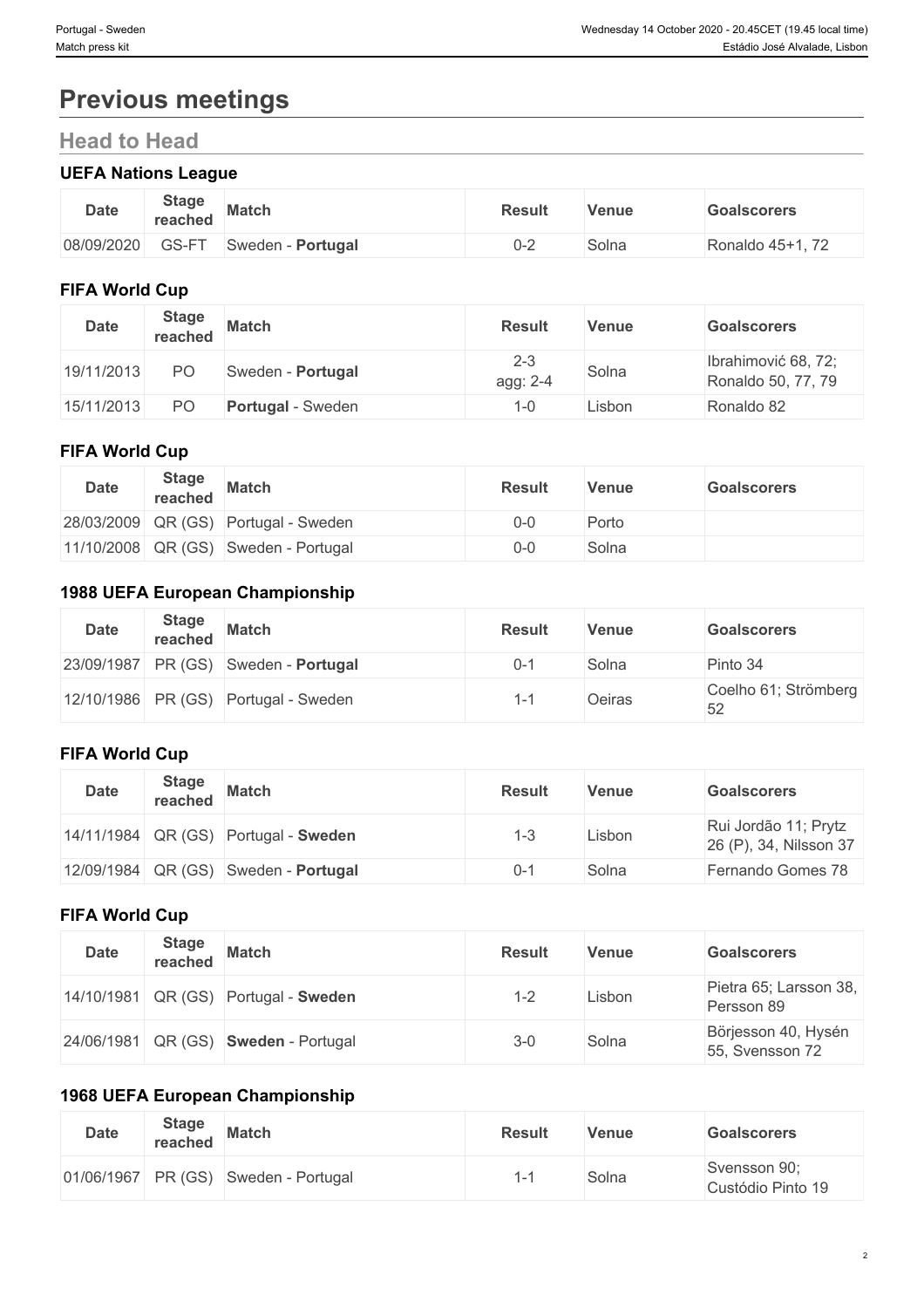### **1968 UEFA European Championship**

| <b>Planting</b> | <b>Stage</b> | <b>Little And Art</b>                | <b>Plannoon</b> | $11 - 11$ |                                |
|-----------------|--------------|--------------------------------------|-----------------|-----------|--------------------------------|
|                 |              | 13/11/1966 PR (GS) Portugal - Sweden |                 | ∟isbon    | Graça 21; Danielsson<br>29, 87 |

|              |                                               |      |  |  | Qualifying |      | <b>Final</b><br>tournament |  |  |  |  | <b>Total</b>                           |  |  |  |  |  |  |
|--------------|-----------------------------------------------|------|--|--|------------|------|----------------------------|--|--|--|--|----------------------------------------|--|--|--|--|--|--|
|              |                                               | Home |  |  |            | Away |                            |  |  |  |  |                                        |  |  |  |  |  |  |
|              | PId W D L PId W D L PId W D L PId W D L GF GA |      |  |  |            |      |                            |  |  |  |  |                                        |  |  |  |  |  |  |
| <b>Total</b> |                                               |      |  |  |            |      |                            |  |  |  |  |                                        |  |  |  |  |  |  |
| Portugal     |                                               |      |  |  |            |      |                            |  |  |  |  | 6 1 2 3 6 3 2 1 1 0 0 19 6 6 7 22 29   |  |  |  |  |  |  |
| Sweden       |                                               |      |  |  |            |      |                            |  |  |  |  | 6 1 2 3 6 3 2 1 1 0 0 1 19 7 6 6 29 22 |  |  |  |  |  |  |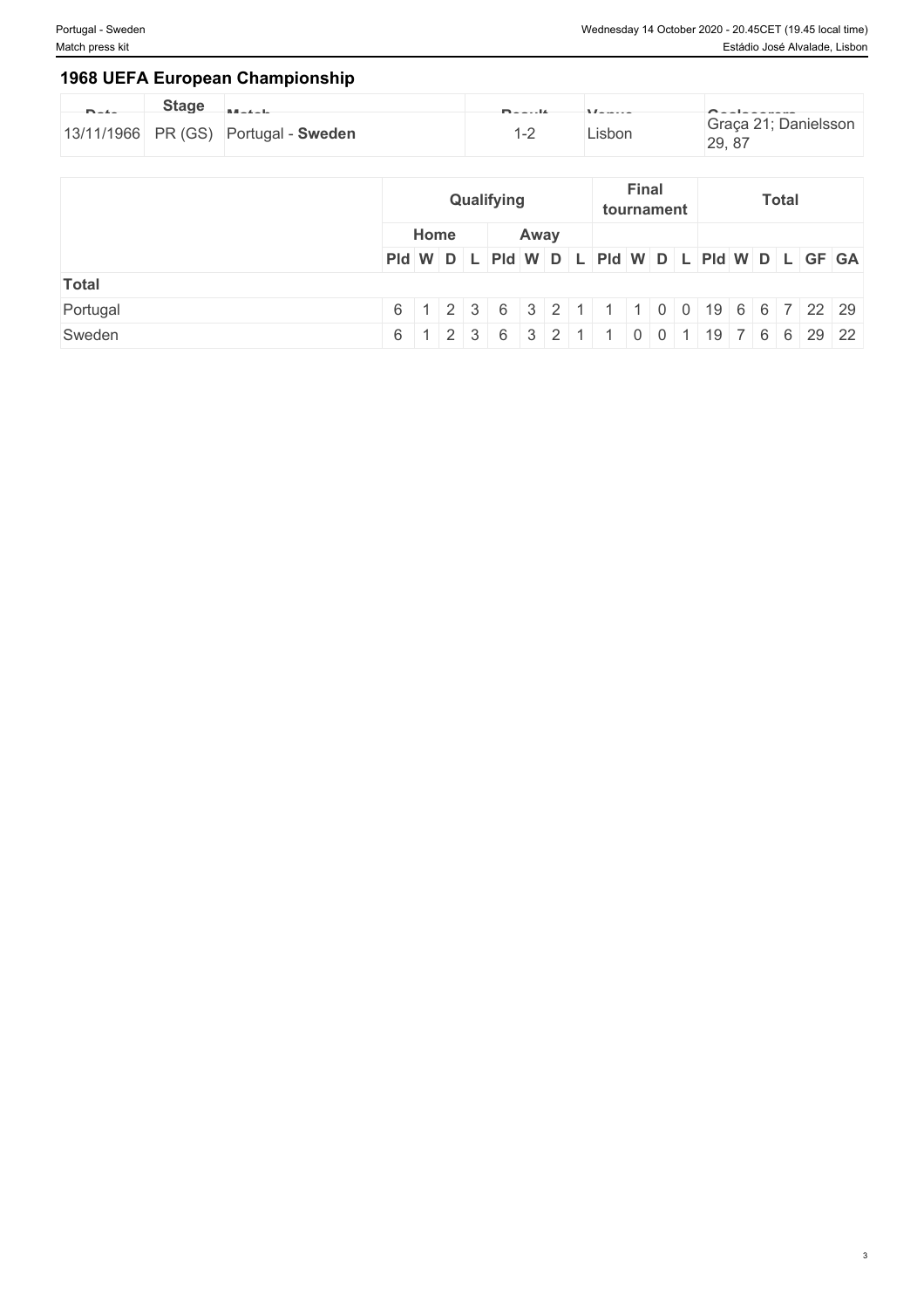# **Squad list**

## **Portugal**

|       |                      |               |     |                |                          | League phase              |                     |  |
|-------|----------------------|---------------|-----|----------------|--------------------------|---------------------------|---------------------|--|
|       | No. Player           | <b>DoB</b>    | Age | Club           | D                        |                           | <b>Pld Gls</b>      |  |
|       | <b>Goalkeepers</b>   |               |     |                |                          |                           |                     |  |
|       | Rui Patrício         | 15/02/1988 32 |     | Wolves         |                          | $\mathbf{1}$              | $\mathbf 0$         |  |
|       | 12 Bruno Varela      | 04/11/1994 25 |     | Vitória SC     | $\bar{a}$                | $\mathsf{O}\xspace$       | $\mathbf 0$         |  |
|       | 22 Rui Silva         | 07/02/1994 26 |     | Granada        | $\bar{a}$                | $\mathsf{O}\xspace$       | $\mathbf 0$         |  |
|       | <b>Defenders</b>     |               |     |                |                          |                           |                     |  |
|       | 2 Nélson Semedo      | 16/11/1993 26 |     | Wolves         | $\omega$                 | $\mathbf{1}$              | $\overline{0}$      |  |
|       | 3 Pepe               | 26/02/1983 37 |     | Porto          | $\bar{a}$                | $\ensuremath{\mathsf{3}}$ | $\mathsf{O}\xspace$ |  |
|       | 4 Rúben Dias         | 14/05/1997 23 |     | Man. City      | $\star$                  | $\ensuremath{\mathsf{3}}$ | $\mathbf 0$         |  |
| 5     | Raphaël Guerreiro    | 22/12/1993 26 |     | Dortmund       | $\star$                  | $\ensuremath{\mathsf{3}}$ | $\mathbf 0$         |  |
| 6     | Rúben Semedo         | 04/04/1994 26 |     | Olympiacos     |                          | $\mathsf{O}\xspace$       | $\mathsf{O}\xspace$ |  |
|       | 20 João Cancelo      | 27/05/1994 26 |     | Man. City      | $\bar{a}$                | 3                         | $\mathbf{1}$        |  |
|       | <b>Midfielders</b>   |               |     |                |                          |                           |                     |  |
|       | 7 Sérgio Oliveira    | 02/06/1992 28 |     | Porto          |                          | $\mathbf{1}$              | $\overline{0}$      |  |
|       | 8 João Moutinho      | 08/09/1986 34 |     | Wolves         | $\omega$                 | $\sqrt{3}$                | $\mathbf 0$         |  |
|       | 10 Bernardo Silva    | 10/08/1994 26 |     | Man. City      | $\overline{\phantom{a}}$ | $\sqrt{3}$                | $\overline{0}$      |  |
|       | 11 Bruno Fernandes   | 08/09/1994 26 |     | Man.<br>United | $\overline{\phantom{a}}$ | $\ensuremath{\mathsf{3}}$ | $\mathbf 0$         |  |
|       | 13 Danilo            | 09/09/1991 29 |     | Paris          | $\overline{\phantom{a}}$ | $\sqrt{3}$                | $\mathbf 0$         |  |
|       | 14 William Carvalho  | 07/04/1992 28 |     | <b>Betis</b>   | $\omega$                 | $\mathbf{1}$              | $\mathbf 0$         |  |
|       | 16 Renato Sanches    | 18/08/1997 23 |     | LOSC           | $\overline{\phantom{a}}$ | $\mathbf{1}$              | $\mathbf 0$         |  |
|       | 18 Rúben Neves       | 13/03/1997 23 |     | Wolves         | $\omega$                 | $\mathbf{1}$              | $\mathbf 0$         |  |
|       | 19 Daniel Podence    | 21/10/1995 24 |     | Wolves         | $\overline{\phantom{a}}$ | $\mathsf{O}$              | $\mathbf 0$         |  |
|       | <b>Forwards</b>      |               |     |                |                          |                           |                     |  |
|       | 9 André Silva        | 06/11/1995 24 |     | Frankfurt      | $\overline{\phantom{a}}$ | $\mathbf{1}$              | $\overline{1}$      |  |
|       | 15 Rafa Silva        | 17/05/1993 27 |     | <b>Benfica</b> | $\sim$                   | $\boldsymbol{0}$          | $\mathsf{O}\xspace$ |  |
|       | 17 Francisco Trincão | 29/12/1999 20 |     | Barcelona      | $\overline{\phantom{a}}$ | $\overline{2}$            | $\,0\,$             |  |
|       | 21 Diogo Jota        | 04/12/1996 23 |     | Liverpool      | $\overline{\phantom{a}}$ | $\ensuremath{\mathsf{3}}$ | $\overline{1}$      |  |
|       | 23 João Félix        | 10/11/1999 20 |     | Atlético       | $\star$                  | $\sqrt{3}$                | $\mathbf{1}$        |  |
| Coach |                      |               |     |                |                          |                           |                     |  |
|       | - Fernando Santos    | 10/10/1954 66 |     |                | $\overline{\phantom{a}}$ | $\mathfrak{S}$            | $\,0\,$             |  |
|       |                      |               |     |                |                          |                           |                     |  |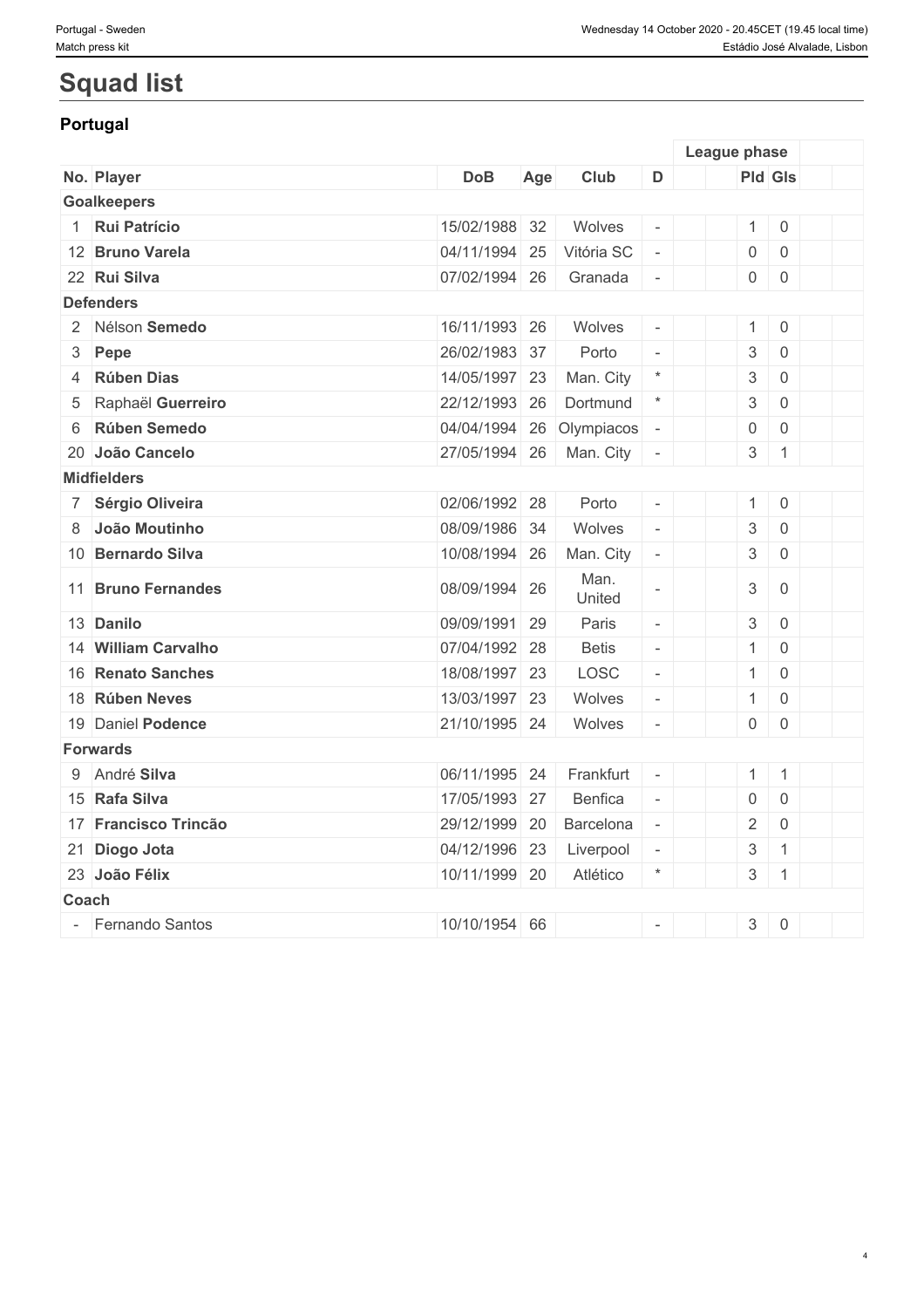#### **Sweden**

|       |                         |               |     |                              |                          | League phase        |                     |  |
|-------|-------------------------|---------------|-----|------------------------------|--------------------------|---------------------|---------------------|--|
|       | No. Player              | <b>DoB</b>    | Age | Club                         | D                        | <b>Pld Gls</b>      |                     |  |
|       | <b>Goalkeepers</b>      |               |     |                              |                          |                     |                     |  |
|       | Robin Olsen             | 08/01/1990 30 |     | Everton                      |                          | 3                   | $\mathbf 0$         |  |
|       | 12 Karl-Johan Johnsson  | 28/01/1990    | 30  | Copenhagen                   |                          | $\mathbf 0$         | $\overline{0}$      |  |
|       | 23 Kristoffer Nordfeldt | 23/06/1989 31 |     | Gençlerbirliği               | $\overline{\phantom{a}}$ | 0                   | $\mathsf 0$         |  |
|       | <b>Defenders</b>        |               |     |                              |                          |                     |                     |  |
|       | 2 Mikael Lustig         | 13/12/1986 33 |     | AIK                          |                          | $\overline{2}$      | $\mathsf 0$         |  |
|       | 3 Victor Lindelöf       | 17/07/1994    | 26  | Man. United                  | $\ast$                   | $\overline{2}$      | $\mathbf 0$         |  |
| 4     | Sebastian Holmén        | 29/04/1992 28 |     | Willem II                    | $\equiv$                 | 0                   | $\mathsf{O}\xspace$ |  |
| 5     | Pierre Bengtsson        | 12/04/1988    | 32  | Copenhagen                   |                          | $\mathbf{1}$        | $\mathsf{O}\xspace$ |  |
| 6     | <b>Martin Olsson</b>    | 17/05/1988    | 32  | Helsingborg                  | $\overline{\phantom{a}}$ | $\mathsf{O}$        | $\mathsf 0$         |  |
|       | 16 Emil Krafth          | 02/08/1994 26 |     | Newcastle                    | $\overline{\phantom{a}}$ | $\mathbf{1}$        | $\mathsf 0$         |  |
|       | 18 Pontus Jansson       | 13/02/1991    | 29  | <b>Brentford</b>             |                          | 3                   | $\mathsf 0$         |  |
|       | 19 Mattias Johansson    |               |     | 16/02/1992 28 Gençlerbirliği | $\overline{\phantom{a}}$ | $\boldsymbol{0}$    | $\overline{0}$      |  |
|       | <b>Midfielders</b>      |               |     |                              |                          |                     |                     |  |
|       | 7 Sebastian Larsson     | 06/06/1985 35 |     | AIK                          | $\star$                  | $\overline{2}$      | $\mathbf 0$         |  |
|       | 8 Albin Ekdal           | 28/07/1989 31 |     | Sampdoria                    | $\overline{\phantom{a}}$ | 3                   | $\mathsf 0$         |  |
|       | 13 Gustav Svensson      | 07/02/1987 33 |     | Seattle<br>Sounders          |                          | $\mathbf{1}$        | $\overline{0}$      |  |
|       | 14 Mattias Svanberg     | 05/01/1999 21 |     | Bologna                      | $\overline{\phantom{a}}$ | $\mathbf{1}$        | $\mathsf 0$         |  |
|       | 15 Dejan Kulusevski     | 25/04/2000 20 |     | Juventus                     |                          | 3                   | $\mathbf 0$         |  |
|       | 17 Viktor Claesson      | 02/01/1992 28 |     | Krasnodar                    | $\overline{\phantom{a}}$ | $\mathbf{1}$        | $\mathbf 0$         |  |
|       | 20 Kristoffer Olsson    | 30/06/1995 25 |     | Krasnodar                    | $\overline{\phantom{a}}$ | 3                   | $\mathbf 0$         |  |
|       | 21 Ken Sema             | 30/09/1993 27 |     | Watford                      | $\overline{\phantom{a}}$ | $\mathbf{1}$        | $\mathbf 0$         |  |
|       | 22 Robin Quaison        | 09/10/1993 27 |     | Mainz                        | $\overline{\phantom{a}}$ | $\overline{2}$      | $\overline{0}$      |  |
|       | <b>Forwards</b>         |               |     |                              |                          |                     |                     |  |
|       | 9 Marcus Berg           | 17/08/1986 34 |     | Krasnodar                    |                          | 3 <sup>1</sup>      | $\overline{1}$      |  |
|       | 10 Jordan Larsson       | 20/06/1997 23 |     | Spartak<br>Moskva            |                          | $\mathsf{O}\xspace$ | $\mathsf 0$         |  |
|       | 11 Alexander Isak       | 21/09/1999 21 |     | Real<br>Sociedad             |                          | $\overline{2}$      | $\boldsymbol{0}$    |  |
| Coach |                         |               |     |                              |                          |                     |                     |  |
|       | Jan Andersson           | 29/09/1962 58 |     |                              | $\star$                  |                     | $3 \mid 0$          |  |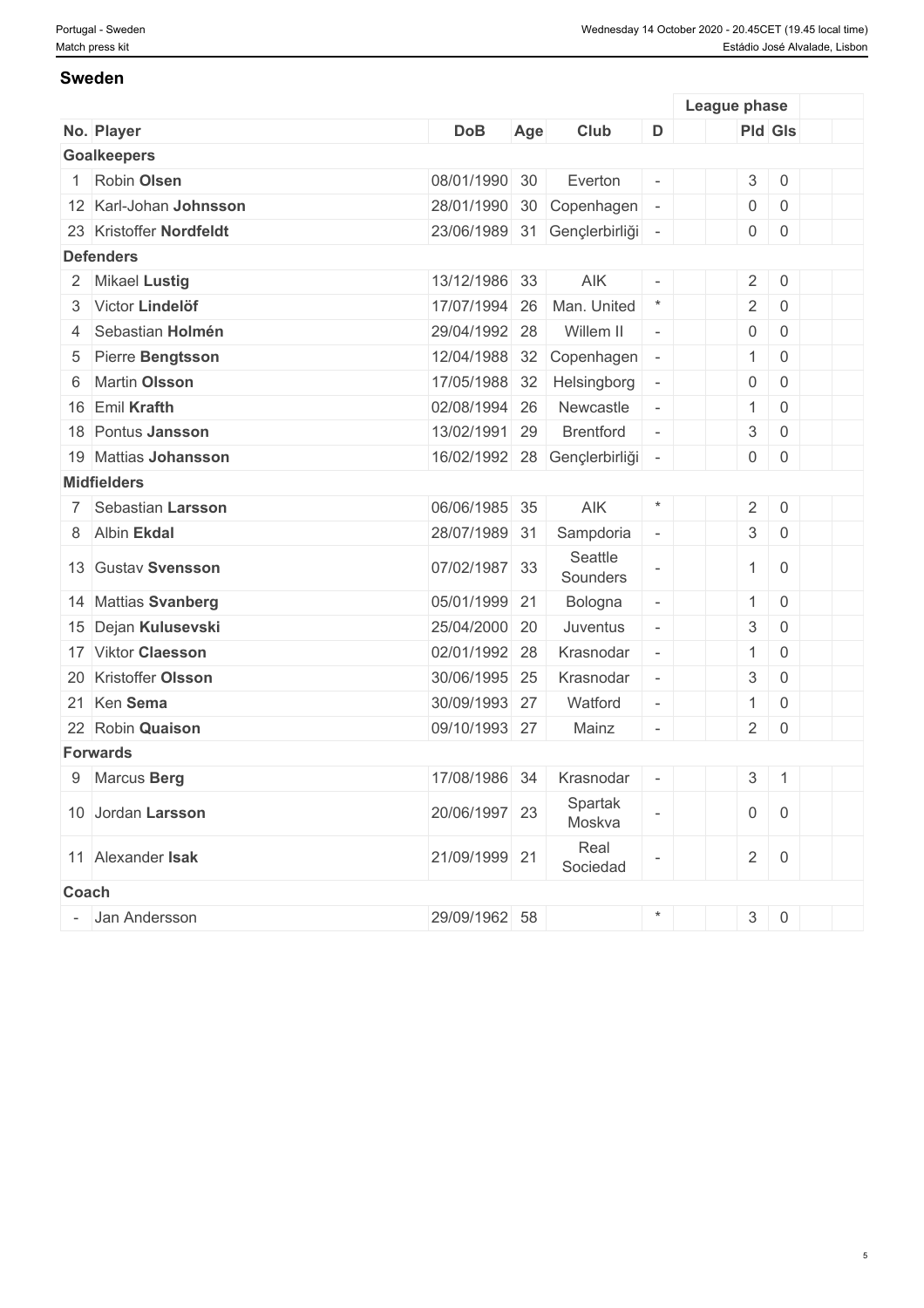# **Match officials**

| <b>Referee</b>               | Srdjan Jovanović (SRB)                       |  |
|------------------------------|----------------------------------------------|--|
| <b>Assistant referees</b>    | Uroš Stojković (SRB), Milan Mihajlović (SRB) |  |
| <b>Fourth official</b>       | Novak Simović (SRB)                          |  |
| <b>UEFA Delegate</b>         | Duncan Fraser (SCO)                          |  |
| <b>UEFA Referee observer</b> | Luis Medina Cantalejo (ESP)                  |  |
|                              |                                              |  |

## **Referee**

| Name             | Date of birth | <b>UEFA matches</b> |
|------------------|---------------|---------------------|
| Srdjan Jovanović | 09/04/1986    | 48                  |

# **UEFA Nations League matches between the two teams**

No such matches refereed

**Other matches involving teams from either of the two countries involved in this match**

| <b>Date</b> | <b>Competition</b> | <b>Stage</b><br>reached |                     | <b>Home Away</b>                             | <b>Result</b> | <b>Venue</b> |
|-------------|--------------------|-------------------------|---------------------|----------------------------------------------|---------------|--------------|
| 02/11/2016  | <b>UYL</b>         | GS                      |                     | Borussia Dortmund Sporting Clube de Portugal | $0 - 1$       | Holzwickede  |
| 05/07/2017  | U19                | GS-FT                   |                     | Georgia Sweden                               | $2 - 1$       | Tbilisi      |
| 15/07/2017  | U19                | Final                   |                     | Portugal England                             | $1 - 2$       | Gori         |
| 03/08/2017  | UEL                | 3QR                     |                     | CS Marítimo PFC Botev Plovdiv                | $2 - 0$       | Funchal      |
| 31/08/2017  | <b>WC</b>          | QR                      |                     | Portugal Faroe Islands                       | $5 - 1$       | Porto        |
| 20/04/2018  | <b>UYL</b>         | <b>SF</b>               | Chelsea FC FC Porto |                                              | $2 - 2$       | Nyon         |
| 23/08/2018  | UEL                | PO <sub>1</sub>         |                     | Malmö FF FC Midtjylland                      | $2 - 2$       | Malmo        |
| 29/11/2018  | UEL                | GS                      |                     | Malmö FF KRC Genk                            | $2 - 2$       | Malmo        |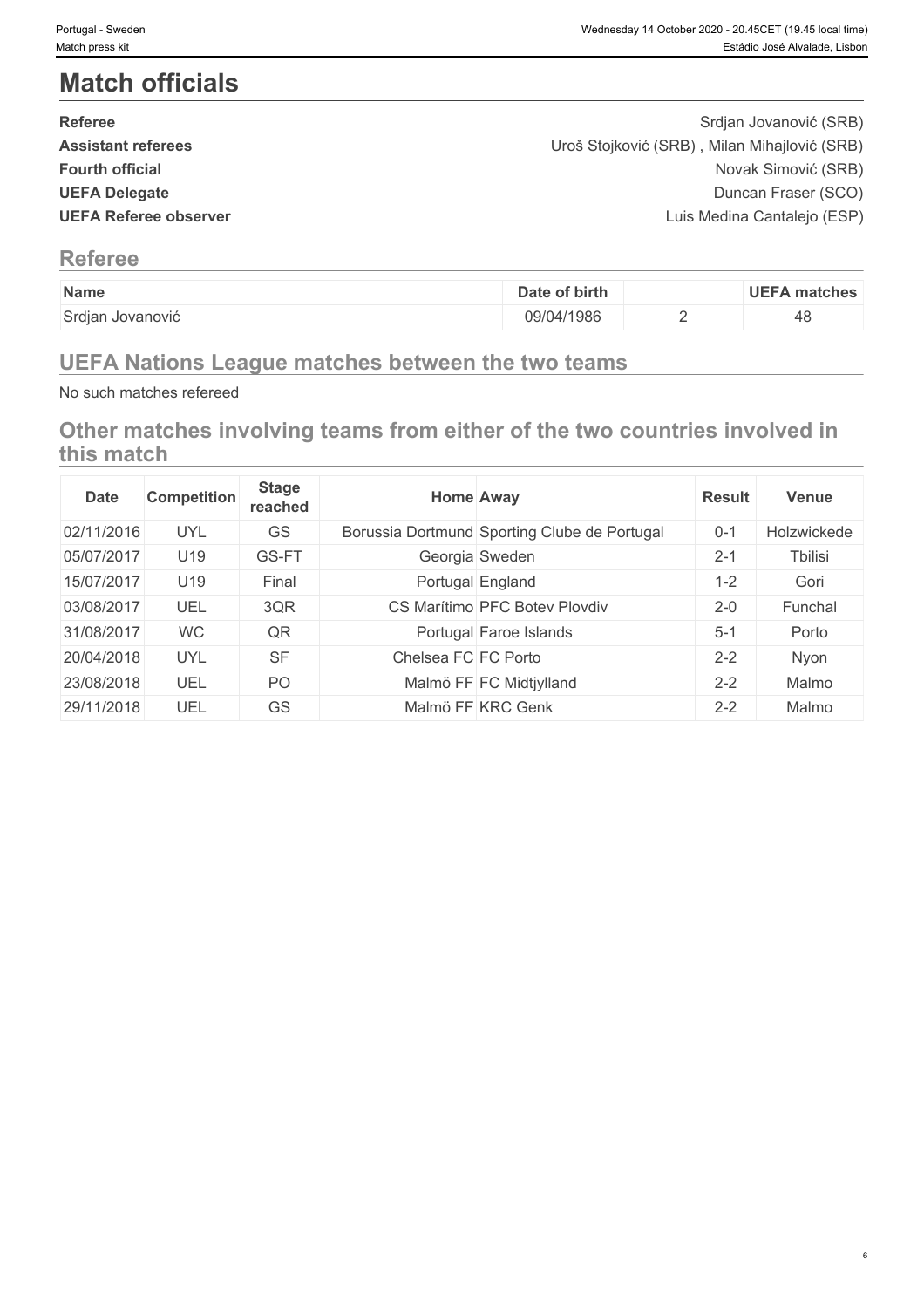# **Match-by-match lineups**

## **Portugal**

#### **UEFA Nations League - Group stage – final tournament**

#### **Group A3**

| Team     | Pid W D L GF GA Pts       |                                                    |  |  |  |
|----------|---------------------------|----------------------------------------------------|--|--|--|
| Portugal |                           | $3 \mid 2 \mid 1 \mid 0 \mid 6 \mid 1 \mid 7 \mid$ |  |  |  |
| France   |                           | 3   2   1   0   5   2   7                          |  |  |  |
| Croatia  | 3   1   0   2   5   9   3 |                                                    |  |  |  |
| Sweden   |                           | $3 \mid 0 \mid 0 \mid 3 \mid 1 \mid 5 \mid 0$      |  |  |  |

#### **Matchday 1** (05/09/2020)

#### **Portugal 4-1 Croatia**

**Goals:** 1-0 João Cancelo 41, 2-0 Diogo Jota 58, 3-0 João Félix 70, 3-1 Petković 90+1, 4-1 Silva 90+5 **Portugal:** Lopes, Pepe, Rúben Dias, Guerreiro, João Moutinho (81 Sérgio Oliveira), Bernardo Silva (78 Francisco Trincão), Bruno Fernandes, Danilo, Diogo Jota, João Cancelo, João Félix (87 Silva)

#### **Matchday 2** (08/09/2020)

#### **Sweden 0-2 Portugal**

**Goals:** 0-1 Ronaldo 45+1, 0-2 Ronaldo 72

**Portugal:** Lopes, Pepe, Rúben Dias, Guerreiro, Ronaldo (81 Diogo Jota), João Moutinho (73 Rúben Neves), Bernardo Silva (22 Gonçalo Guedes), Bruno Fernandes, Danilo, João Cancelo, João Félix

#### **Matchday 3** (11/10/2020)

#### **France 0-0 Portugal**

**Portugal:** Rui Patrício, Semedo, Pepe, Rúben Dias, Guerreiro (89 João Cancelo), Ronaldo, Bernardo Silva (61 Diogo Jota), Bruno Fernandes (80 Renato Sanches), Danilo, William Carvalho (88 João Moutinho), João Félix (89 Francisco Trincão)

#### **Matchday 4** (14/10/2020)

Portugal-Sweden

#### **Matchday 5** (14/11/2020)

Portugal-France

#### **Matchday 6** (17/11/2020)

Croatia-Portugal

**Sweden**

#### **UEFA Nations League - Group stage – final tournament**

#### **Matchday 1** (05/09/2020)

**Sweden 0-1 France Goals:** 0-1 Mbappé 41 **Sweden:** Olsen, Lustig, Lindelöf, Bengtsson (88 Sema), S. Larsson (70 Kulusevski), Ekdal, Berg, Forsberg, Jansson, Olsson, Quaison (77 Guidetti)

#### **Matchday 2** (08/09/2020)

**Sweden 0-2 Portugal Goals:** 0-1 Ronaldo 45+1, 0-2 Ronaldo 72 **Sweden:** Olsen, Helander, Augustinsson, Berg, Forsberg (79 Svanberg), Svensson, Isak (71 Quaison), Kulusevski (90 Ekdal), Krafth, Jansson, Olsson

#### **Matchday 3** (11/10/2020)

**Croatia 2-1 Sweden Goals:** 1-0 Vlašić 32, 1-1 Berg 66, 2-1 Kramarić 84 **Sweden:** Olsen, Lustig, Lindelöf, Augustinsson, Ekdal (83 S. Larsson), Berg, Forsberg, Isak (65 Claesson), Kulusevski, Jansson, Olsson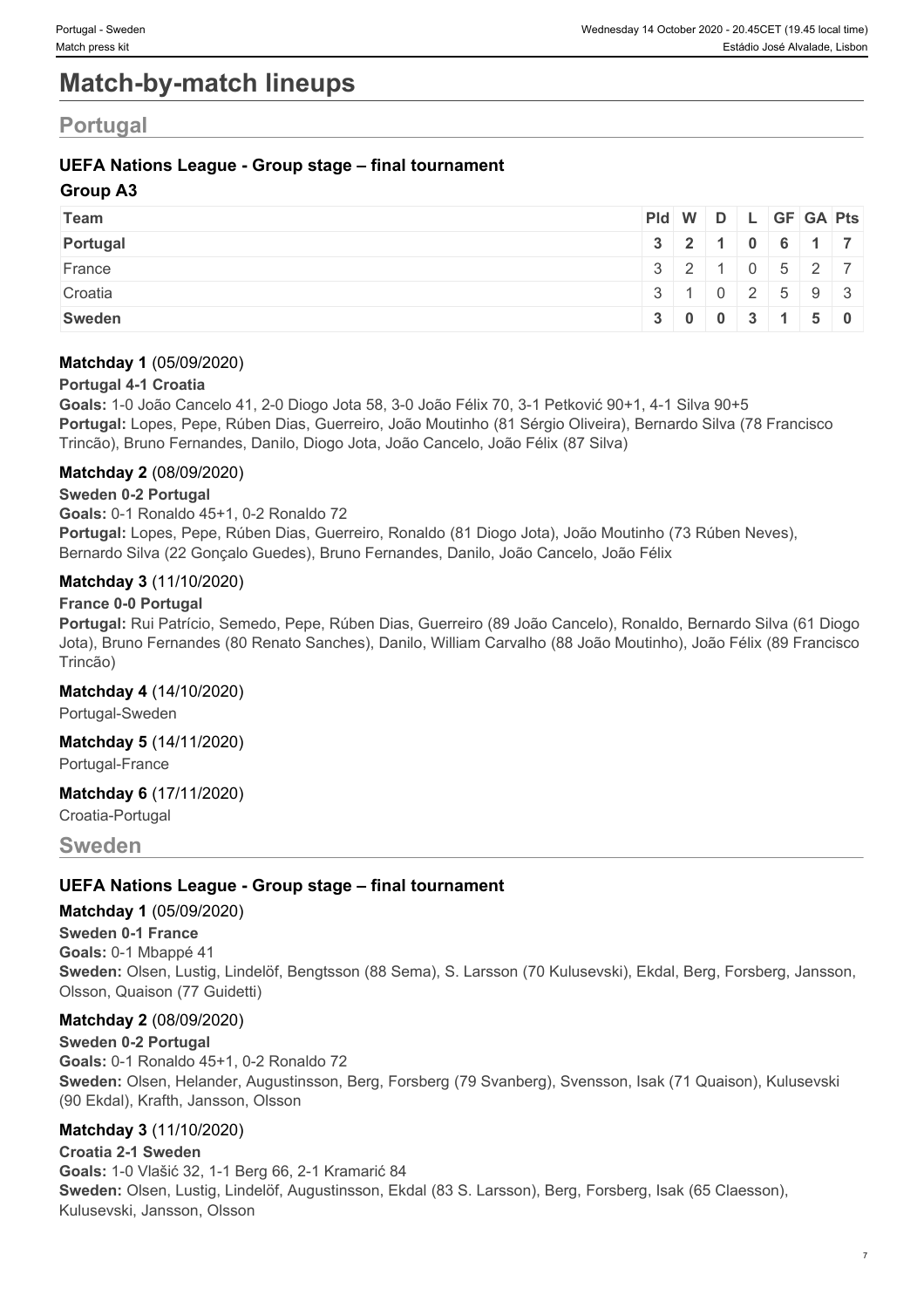#### **Matchday 4** (14/10/2020)

Portugal-Sweden

#### **Matchday 5** (14/11/2020)

Sweden-Croatia

### **Matchday 6** (17/11/2020)

France-Sweden

8